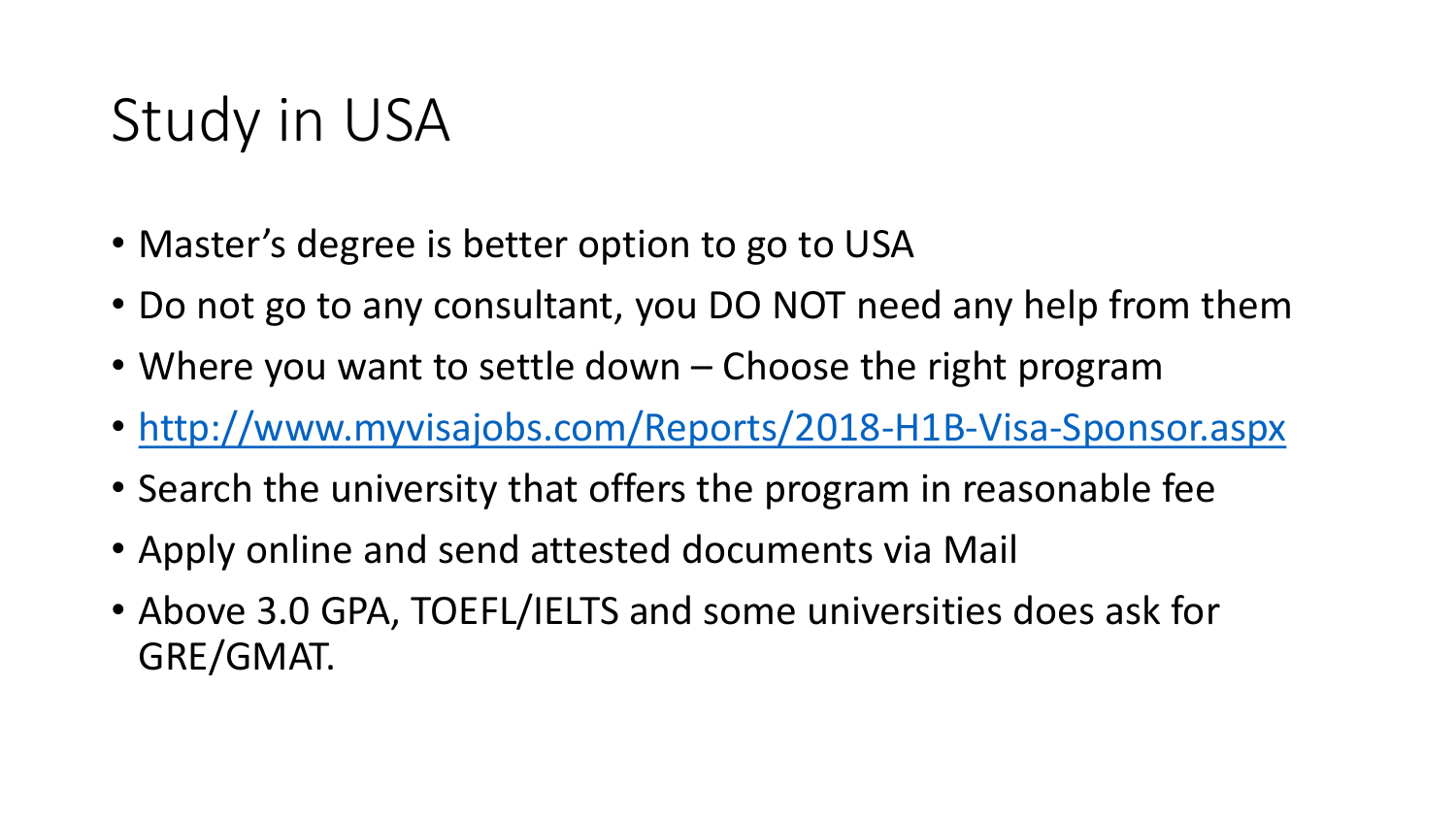- Looks for universities which offer TA, GA.
- Out of campus works is not allowed at all. Do students still work?
- Get the admission in university which is in big city such as NY, NJ etc.
- Tuition fee varies from university to university ( \$25k-\$35k)
- Minimum bank statement of \$40k is advisable.
- Monthly expenses (rent + food + transportation etc.) is \$700-\$1000
- After masters if you do your degree in STEM, you get 3 years to find job. **AFTER STUDIES:**
- Starting salary is above\$60 k for STEM degree students
- Once you get permanent job( Company will apply for H1B). H1B is 3 year work visa.
- Company will apply for Green card , that you can get in 2-3 years.
- After 5 years of Green card, you can be US citizen.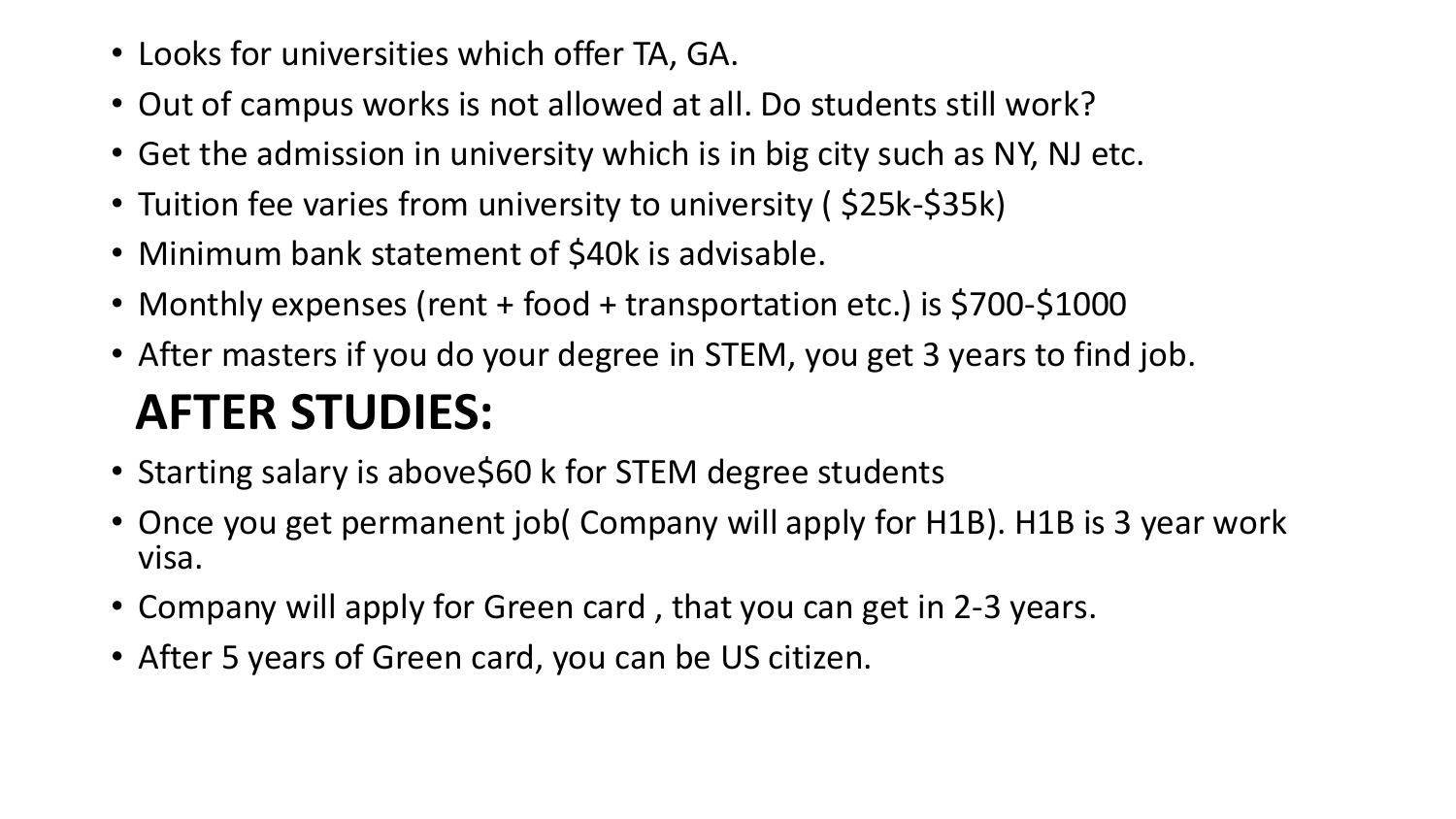# Studies in Canada

- Master studies is a good option to come to Canada
- Study visa key requirements:
	- Admission letter from recognized university
	- IELTS minimum 6.5 overall score and no less than 6 individual band
	- Genuine bank statement under student's name account approx. CAD \$ 35,000
	- No need of consultant follow below link and apply online for Visa etc.
	- <https://www.canada.ca/en/immigration-refugees-citizenship/services/study-canada.html>
- Approx. CAD \$25,000 to \$30,000 tuition fee for whole master program + Living expenses (see next point)
- Rent + food + phone + transportation = CAD \$700 to 1000/month (approx.)
- You can work 20hrs/week during semester on student visa
- You can work 40hrs/week during summer break also on same student visa (no other work visa required)
- Do NOT expect to earn tuition from 20hrs/week job
- Tips: Try to get-in Co-op (Intern) Master program which does not mean university will guarantee internship but you have high chances of getting internship
- Province like Ontario, British Columbia, Nova Scotia, are more popular destination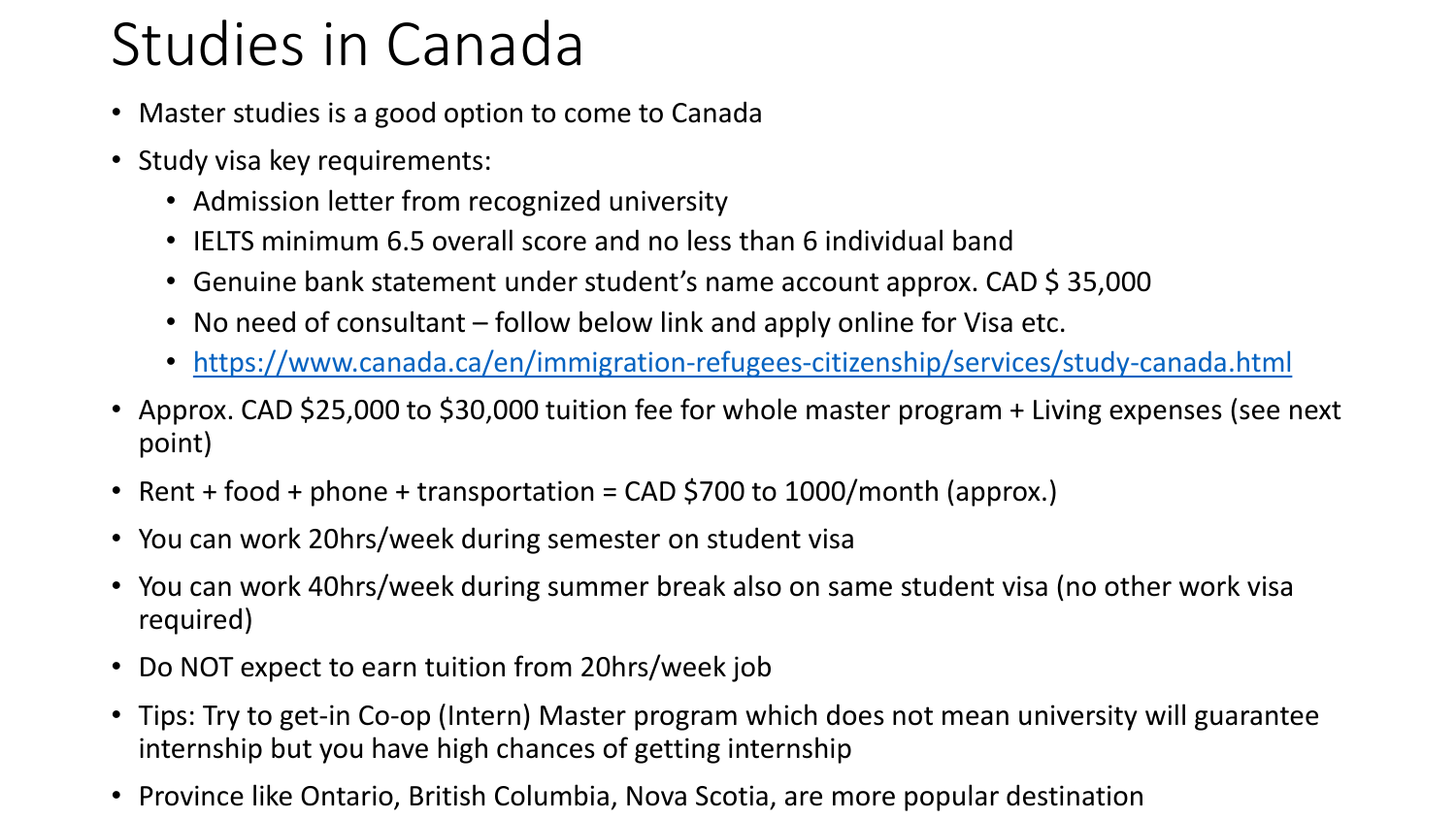### After studies in Canada

- After master degree of more than 1-year official duration will get you Post Graduate Work Permit (PGWP) of 3 years to search for a job
- TIPS: come to Canada for Master with 2-4 years of experience after Bachelors from Pakistan will help you to land in job interview
- Acquire as much as possible handy certification related to your field e.g. Lean Six Sigma Green Belt, Programming related, Primavera P6, MS Project etc.
- Huge range of job opportunities to have an idea you can search jobs on<https://www.indeed.ca/> OR LinkedIn
- Permanent Residence (PR) equivalent to Green Card of USA is easy once you have at-least 1year of full time professional Canadian experience on PGWP
- Canadian Master degree also get you 30 extra points in PR process
- If you are going to Quebec it is important to know French for PR
- Also French is very important to get a job unless you work in IT field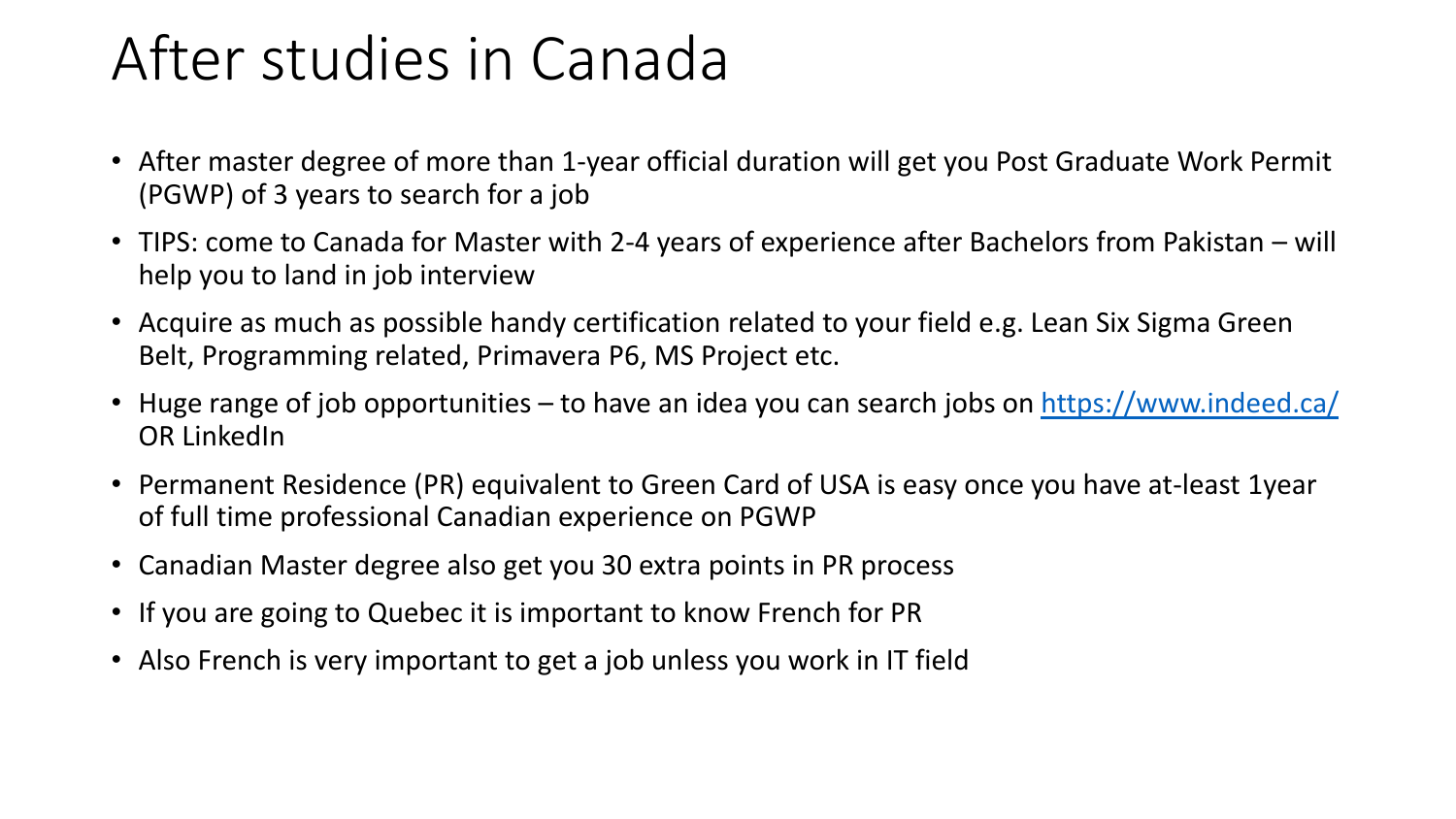### Studies in Finland

- Master studies is the main option to go to Finland
- Mode of instruction in Master is English
- IT, Programming, Signal processing, Automation, Data base administration are the high demand fields
- Allowed to work part time job (20hrs/week) during studies but you cannot expect to earn tuition fee out of part time job
- In summer you can work full time (40hrs/week)
- All the information is available at <http://www.studyinfinland.fi/>
- Top destinations: Helsinki, Tampere, Oulu, Vaasa etc.
- Aalto University, Tampere University of Technology, University of Oulu
- NOTE: Education is not free anymore approx. 11,000 Euros/year
- Living expenses 500 to 600 Euros/month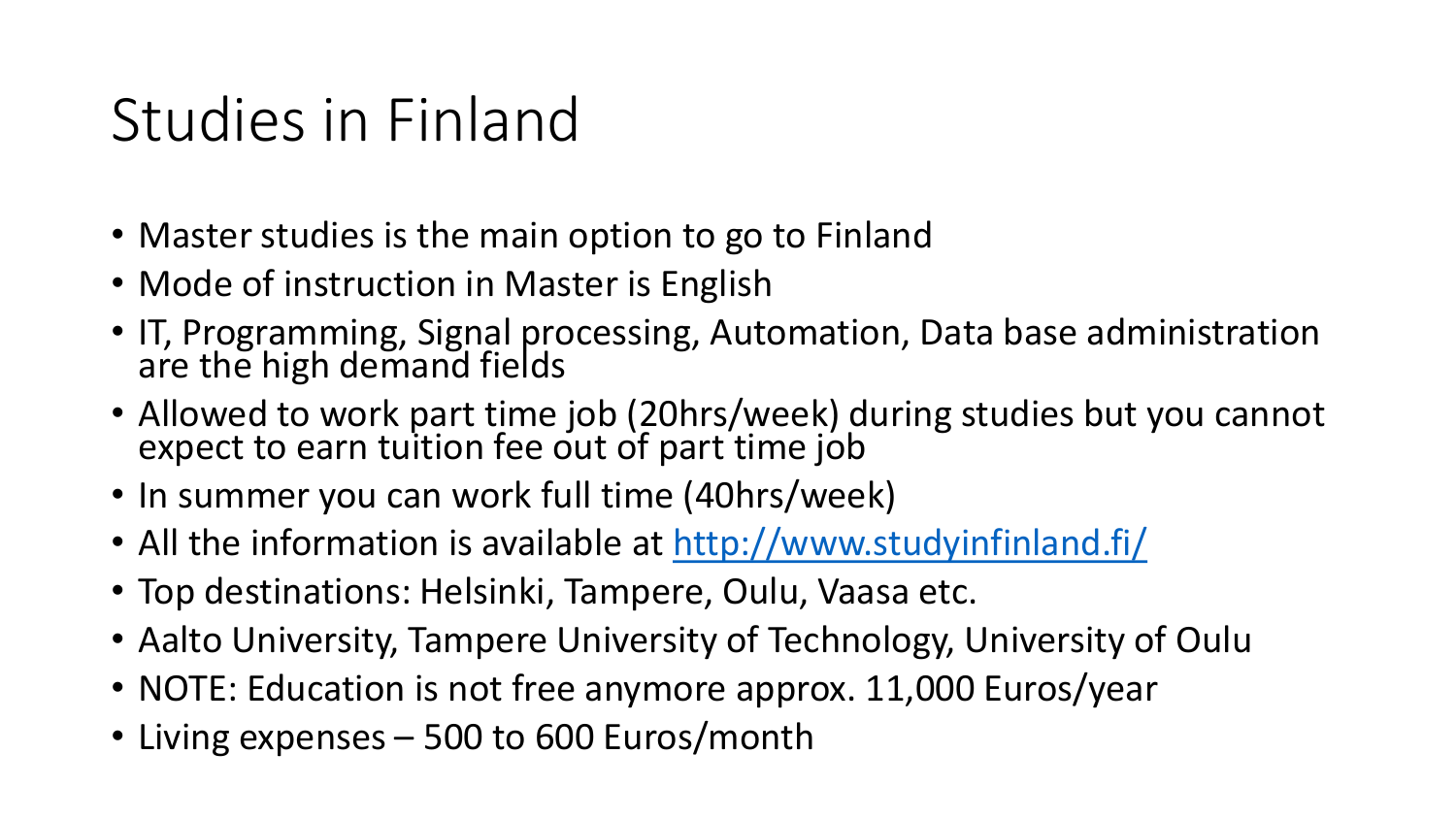## After studies in Finland

- You are eligible to get work permit (work visa B) after Master degree
- Extension in the visa is possible if you are employed full time i.e. professional job
- Full time job gets you Visa A which is equivalent to green card of USA
- 4-years time on Visa A AND Finnish language test (YKKI) are requirements for citizenship
- People are very shy but very nice
- Halal food is available
- Key to success/job search in Finland is Finnish language